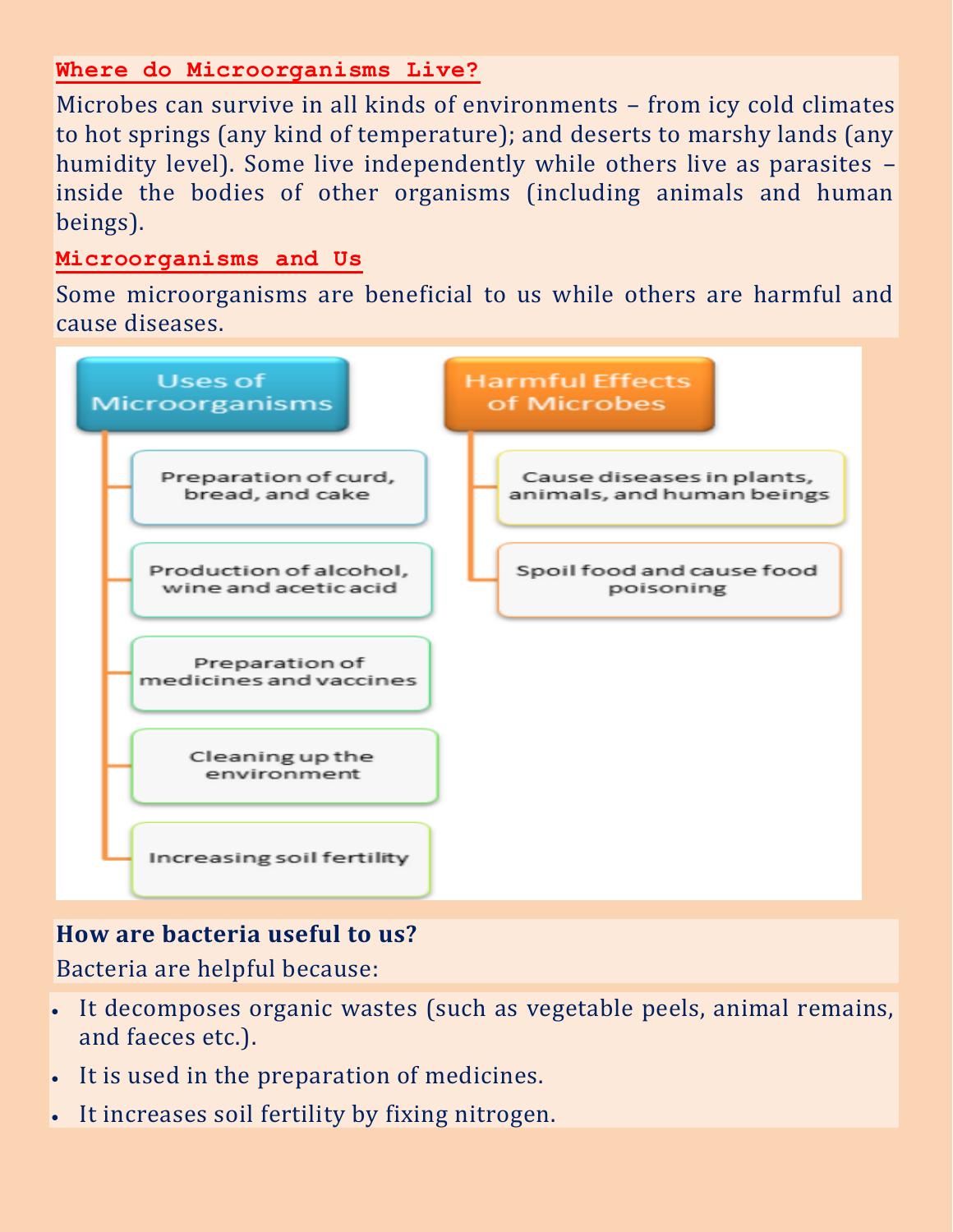It is used in the setting of curd and making cheese, pickles, and other food items.

## **How is yeast useful to us?**

- Yeast is used in the baking industry (to make bread, pastries, and cakes) because it helps in fermentation. It reproduces rapidly and produces carbon dioxide during respiration. Bubbles of the carbondioxide gas it produces fill the spaces in the dough and increases its volume.
- It is also used in the commercial production of alcohol and wine which is done by growing yeast on natural sugars present in fruit juices and grains like rice, wheat, and barley.

# **Antibiotics**

# **What are Antibiotics? What are their uses?**

Antibiotics are medicines that can kill or stop the growth of diseasecausing microorganisms. **For Example**, Penicillin.

Antibiotics are used to:

- Cure a variety of diseases (such as streptomycin, erythromycin, and tetracycline that are made from bacteria and fungi),
- Cure microbial infection in animals (by mixing antibiotics with the feed of livestock and poultry), and
- Control several plant diseases.

# **What precautions should be followed while taking antibiotics and why?**

Antibiotics should be taken only on the advice of the doctor, and one must complete the course the doctor prescribes.

Antibiotics taken in wrong doses may make the body resistant to the drug and it may not be effective in the future. Moreover, antibiotics may also kill the beneficial bacteria in the body.

*Please Note: Antibiotics cannot cure cold and flu caused by viruses.*